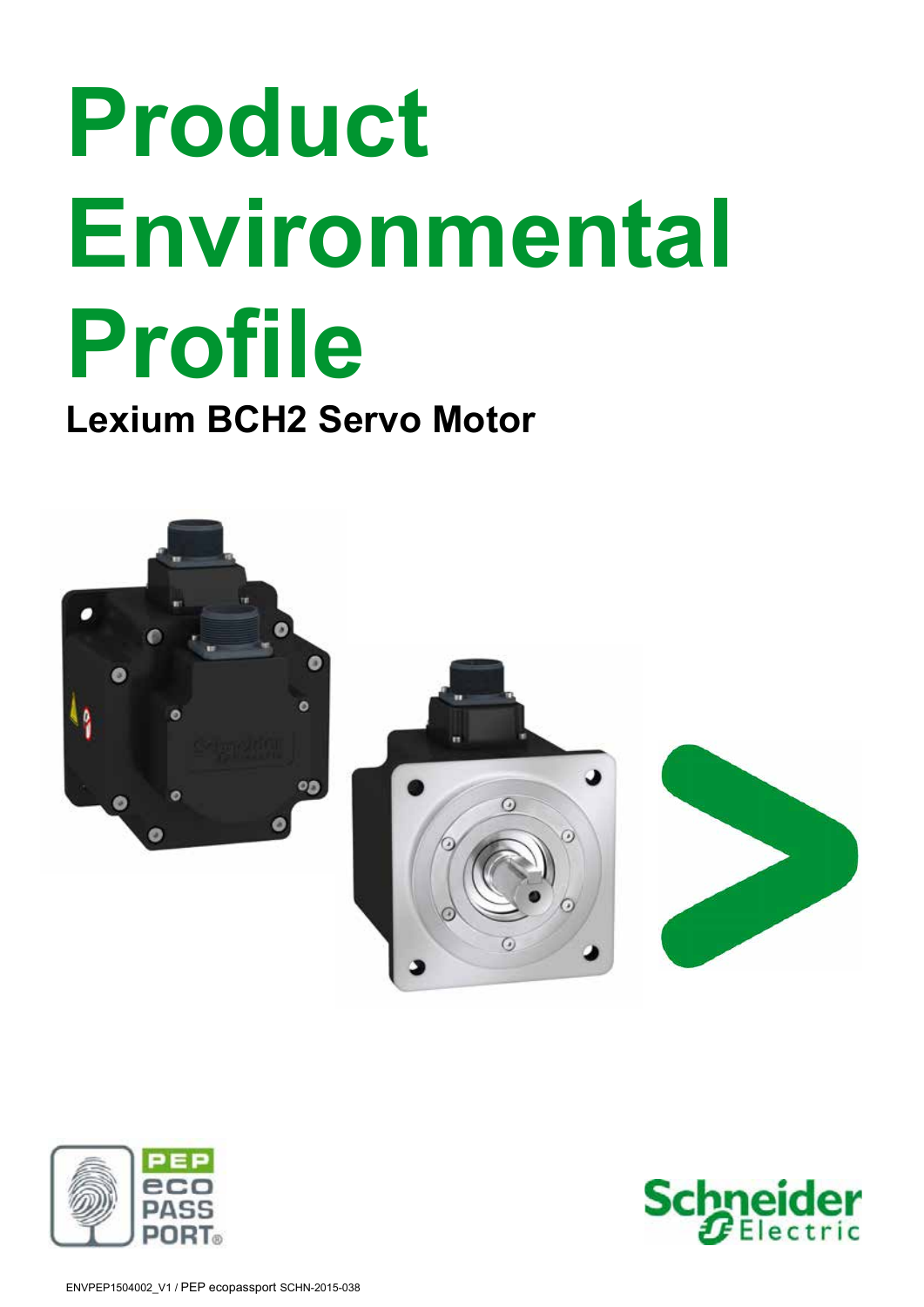#### **Product Environmental Profile – PEP**

# **Product overview**

The Lexium BCH2 Servo Motors are designed for use with Lexium28.The Lexium28 is an all/purpose AC servo drive. Together with the Lexium BCH2 Servo Motors as well as a comprehensive portfolio of options and accessories, the drives are ideally suited to implement compact, high performance drive solutions for a wide range of power requirements.

The functional unit is to: ``coordinate and synchronize motion control 70% of the time for 10 years''.

This range consists of BCH2 Servo Motors.

The representative product used for the analysis is BCH2MM1021CF6C - servo motor BCH - 130mm - 1000W.

The environmental impacts of this referenced product are representative of the impacts of the other products of the range which are developed with a similar technology.

The environmental analysis was performed in conformity with ISO 14040.

# **Constituent materials**

The mass of the product range is from 0,64 kg and 29,60 kg including packaging. It is 8,86 kg for the BCH2MM1021CF6C The constituent materials are distributed as follows:



#### **Substance assessment**

Products of this range are designed in conformity with the requirements of the European RoHS Directive 2011/65/EU and do not contain, or only contain in the authorised proportions, lead, mercury, cadmium, hexavalent chromium or flame retardants (polybrominated biphenyls - PBB, polybrominated diphenyl ethers - PBDE) as mentioned in the Directive.

Details of ROHS and REACH substances information are available on the Schneider-Electric Green Premium website . (http://www2.schneider-electric.com/sites/corporate/en/products-services/green-premium/green-premium.page )

# **Manufacturing**

The Lexium BCH2 Servo Motor is manufactured at a production site which complies with the regulations governing industrial sites.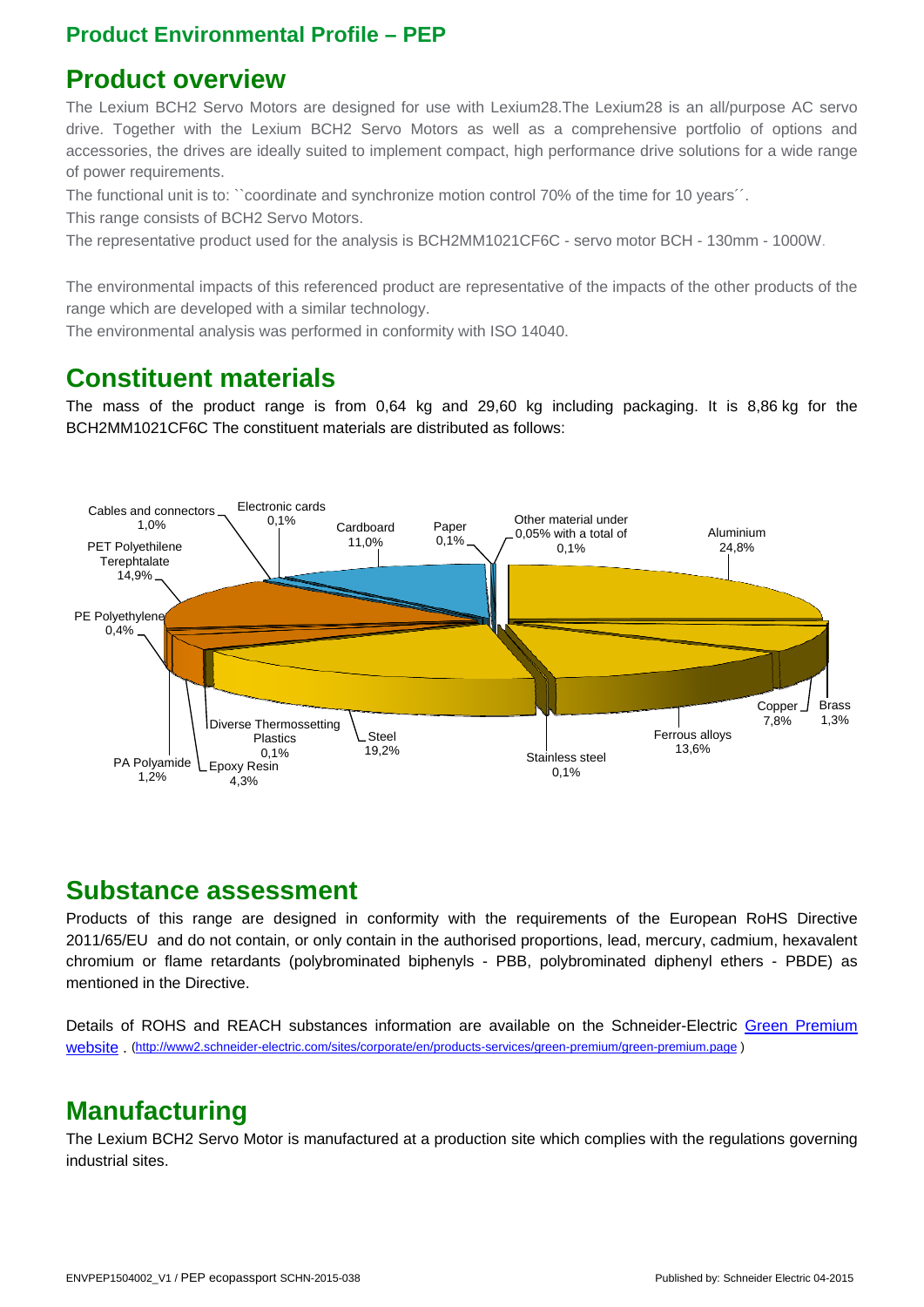#### **Product Environmental Profile – PEP**

#### **Distribution**

The weight and volume of the packaging have been optimized, based on the European Union's packaging directive.

The BCH2MM1021CF6C packaging weight is *1020 g*. It consists of cardboard (975,70 g), polyethylene film (35 g) and paper (10,20 g).

#### **Use**

The products of the Lexium BCH2 Servo Motor range do not generate environmental pollution (noise, emissions) requiring special precautionary measures in standard use.

The electrical power consumption depends on the conditions under which the product is implemented and used. The electrical power consumed by the BCH2MM1021CF6C range is 105,52 W in active mode 50% of the time and 1,5 W in standby mode 20% of the time.

The product range does not require special maintenance operations.

# **End of life**

At end of life, the products in the Lexium BCH2 Servo Motor have been optimized to decrease the amount of waste and allow recovery of the product components and materials.

This product range doesn't need any special end-of-life treatment. According to countries' practices this product can enter the usual end-of-life treatment process.

The recyclability potential of the products has been evaluated using the "ECO DEEE recyclability and recoverability calculation method" (version V1, 20 Sep. 2008 presented to the French Agency for Environment and Energy Management: ADEME).

According to this method, the potential recyclability ratio without packaging is: 48%.

As described in the recyclability calculation method this ratio includes only metals and plastics which have proven industrial recycling processes.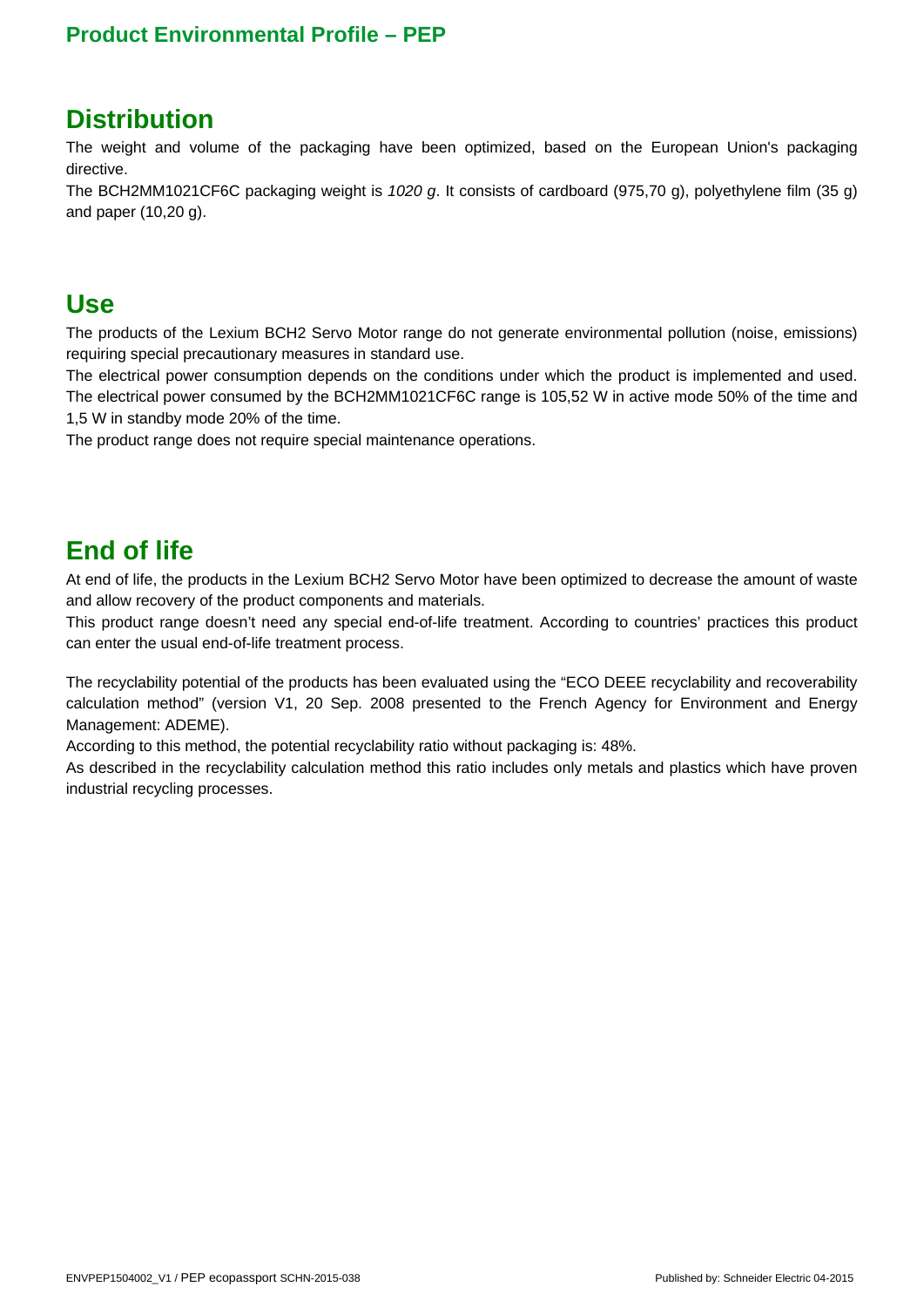### **Environmental impacts**

Life cycle assessment has been performed on the following life cycle phases: Materials and Manufacturing (M), Distribution (D), Installation (I) Use (U), and End of life (E).

Modeling hypothesis and method:

- The calculation was performed on BCH2MM1021CF6C.
- Product packaging is included.
- Installation components: no special components included.
- Scenario for the Use phase: this product range is included in the category 2 "Energy consuming product<sup>"</sup> assumed service life is 10 years and use scenario is:
	- o Active phase: consumed power 105,52 W during 50 % uptime.
	- o Standby phase: consumed power 1,5 W during 20 % uptime.
	- o Off phase: consumed power 0 W during 30 % uptime.
- The geographical representative area for the assessment is European and the electrical power model used for calculation is the European model.
- End of life impacts are based on a worst case transport distance to the recycling plant (1000km).

| <b>Environmental indicators</b>                                | <b>Unit</b>                            | <b>BCH2MM1021CF6C</b>        |          |            |              |            |          |  |  |
|----------------------------------------------------------------|----------------------------------------|------------------------------|----------|------------|--------------|------------|----------|--|--|
|                                                                |                                        | $S = M + D +$<br>$1 + U + E$ | M        | D          |              | U          | Е        |  |  |
| Air Acidification (AA)                                         | kg H+ eq                               | 6,10E-01                     | 1,67E-02 | 2,86E-04   | $0.00E + 00$ | 5,93E-01   | 1,15E-04 |  |  |
| Air toxicity (AT)                                              | m <sup>3</sup>                         | 7,15E+08                     | 2,69E+07 | $4,25E+05$ | $0.00E + 00$ | $6,88E+08$ | 1,71E+05 |  |  |
| <b>Energy Depletion (ED)</b>                                   | MJ                                     | 5,64E+04                     | 8,16E+02 | 2,14E+01   | $0.00E + 00$ | 5,56E+04   | 8,23E+00 |  |  |
| <b>Global Warming Potential (GWP)</b>                          | $kg CO2$ eq.                           | 2,80E+03                     | 4,86E+01 | 1,52E+00   | $0.00E + 00$ | 2,75E+03   | 5,84E-01 |  |  |
| <b>Hazardous Waste Production</b><br>(HWP)                     | kg                                     | $3,03E+00$                   | 2,56E+00 | 1,88E-06   | $0.00E + 00$ | 4,71E-01   | 7,23E-07 |  |  |
| <b>Ozone Depletion Potential (ODP)</b>                         | kg CFC-11<br>eq.                       | 6,31E-04                     | 5,77E-06 | 2,88E-09   | $0.00E + 00$ | 6,26E-04   | 1,11E-09 |  |  |
| <b>Photochemical Ozone Creation</b><br><b>Potential (POCP)</b> | kgC <sub>2</sub> H <sub>4</sub><br>eq. | 1,89E-01                     | 1,85E-02 | 3,93E-04   | $0.00E + 00$ | 1,70E-01   | 1,45E-04 |  |  |
| <b>Raw Material Depletion (RMD)</b>                            | Y-1                                    | 9,67E-14                     | 5,96E-14 | 3,11E-17   | $0,00E+00$   | 3,70E-14   | 1,19E-17 |  |  |
| <b>Water Depletion (WD)</b>                                    | dm <sub>3</sub>                        | 7,68E+03                     | 5,26E+02 | 1,58E-01   | $0,00E+00$   | 7,16E+03   | 6,07E-02 |  |  |
| <b>Water Eutrophication (WE)</b>                               | $kg$ PO $_4$ <sup>3-</sup><br>eq.      | 3,68E-02                     | 1,07E-02 | 2,82E-06   | $0,00E+00$   | 2,61E-02   | 1,09E-06 |  |  |
| <b>Water Toxicity (WT)</b>                                     | m <sup>3</sup>                         | 1,24E+03                     | 1,64E+01 | 6,50E-01   | $0,00E+00$   | 1,22E+03   | 2,50E-01 |  |  |

#### **Presentation of the product environmental impacts**

Life cycle assessment has been performed with the EIME software (Environmental Impact and Management Explorer), version 5 and with its database version 2013-02.

The Use phase is the life cycle phase which has the greatest impact on the majority of environmental indicators.

The environmental impacts of other products in this family may be estimated as follow: Hazardous Wastes production is proportional to the weight of the product. Raw Material Depletion is 2/3 proportional to the weight of the product and 1/3 proportional to the energy consumption of the product. Other impact categories are proportional to the energy consumption of the product.

#### **System approach**

As the products of the range are designed in accordance with the European RoHS Directive 2011/65/EU, they can be incorporated without any restriction in an assembly or an installation subject to this Directive.

Please note that the values given above are only valid within the context specified and cannot be used directly to draw up the environmental assessment of an installation.